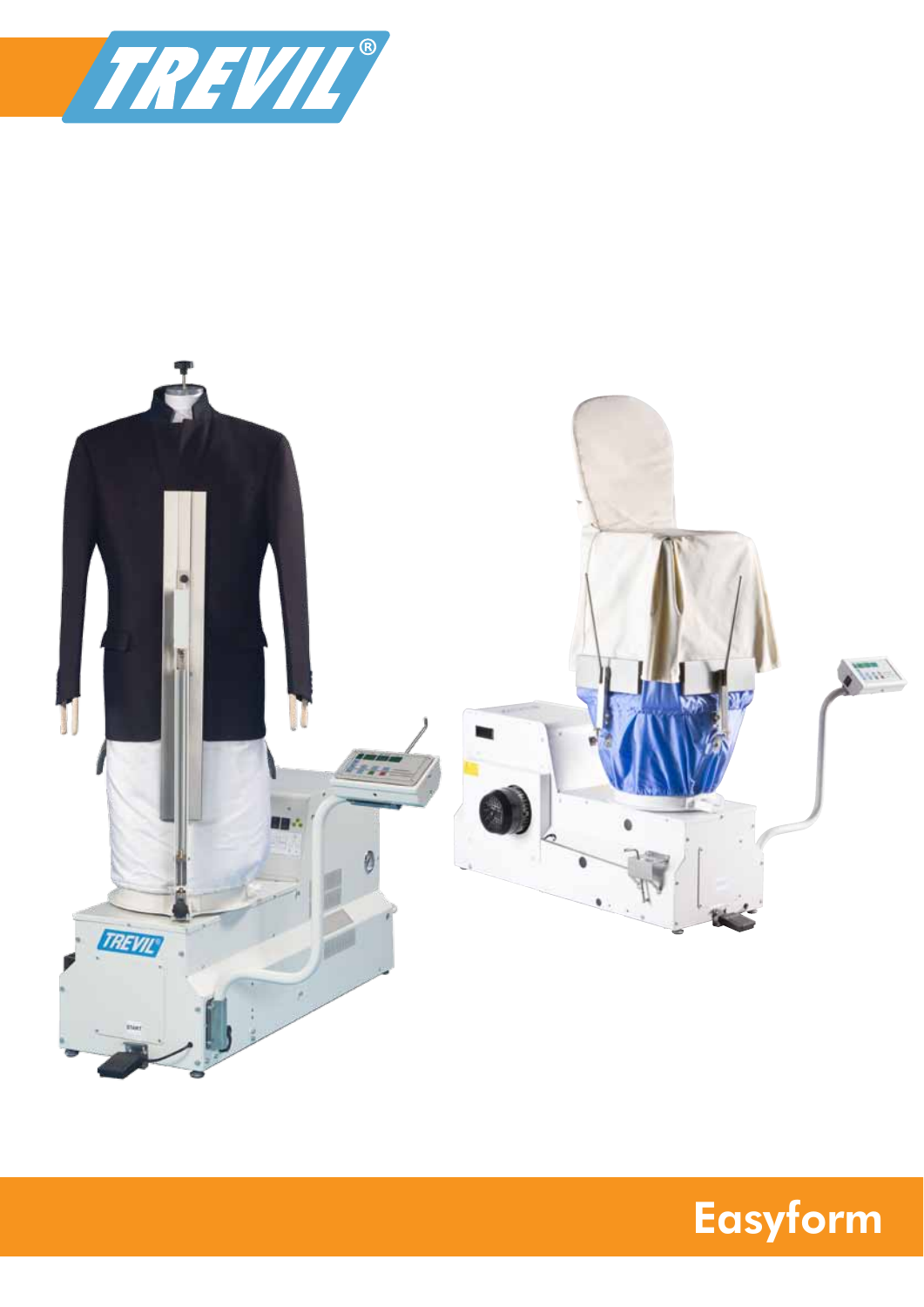

Sleeve expanders and vent clamps supplied with the machine

Tendimaniche e pinze spacchi forniti in dotazione

Tensores para mangas y pinzas con abertura que se entregan con el equipo.

Les expanseurs de manches et les pinces fentes sont fournis avec l'appareil.

Mitgelieferte Ärmelspanner und Schlitzklammern.



ENG Line of blowing and steaming form finishers, MAIN CONFIGURATIONS with 360° rotation of the form. May be equipped with different bucks to adjust to different customer needs.

> With electronic board that stores up to 10 customized programs. Single pedal operation.

ITA Serie di manichini soffianti e vaporizzanti con busto girevole a 360°, configurabili con diversi tipi di castello stirante in base alle esigenze del cliente.

> Dotato di programmatore elettronico che memorizza fino a 10 programmi personalizzati. Comandato da un unico pedale START.

ESP Serie de maniquíes sopladores y vaporizadores con busto giratorio a 360°, configurables con diversos tipos de bastidores de planchar según las exigencias del cliente.

> Equipado con programador electrónico que memoriza hasta 10 programas personalizados. Controlado por un único pedal START.

FRA Série de mannequins soufflants et vaporisants avec buste pivotant à 360°, configurables avec différents types de cadres repassant en fonction des exigences du client.

> Dotés de programmateur électronique qui mémorise jusqu'à 10 programmes personnalisés. Commandés par une pédale unique START.

DEU Eine Reihe von Luft-/Dampf-Garderobenfinishern mit rundum drehbarem Büstenaufsatz, mit verschiedenen Büstenaufsätzen kundenspezifisch konfigurierbar.

> Mit elektronischer Programmiereinheit, die bis zu 10 individuelle Bügelprogramme speichert. Bedienung durch ein einziges START-Pedal.

# Easyform Easyform P

- Easyform basic form finisher, wihtout tensioning devices. The form is available in four sizes (baby, standard, maxi and giant)
- Easyform P form finisher with automatic sleeve tensioning arms, that can be adjusted in height and tilt
- Easyform TOP finisher with special form that can finish shirts
- L519 finishing frame for chair covers
- Each model can come with 7.5kW or 15 kW built-in boiler

### PRINCIPALI CONFIGURAZIONI

- Easyform manichino base, senza tensionamento. Possiblità di scelta tra quattro tipi di busto stirante (baby, standard, maxi e giant)
- Easyform P manichino con pinze automatiche per il tensionamento delle maniche regolabili in altezza e inclinazione
- Easyform TOP manichino con busto speciale che permette la stiratura anche delle camicie
- L519 accessorio per la stiratura dei coprisedia
- Ciascun modello può essere fornito senza caldaia, oppure con caldaia 15kW

### PRINCIPALES CONFIGURACIONES

- Easyform maniquí base, sin tensado. Posibilidad de elegir entre cuatro tipos de busto de planchar (baby, standar, maxi y giant)
- Easyform P maniquí con pinzas automáticas para el tensado de las mangas regulables en altura e inclinación
- Easyform TOP maniquí con busto especial que permite planchar incluso camisas
- L519 accesorio para el planchado de las fundas para sillas
- Cada modelo se puede suministrar sin caldera, o con caldera de 15 kW

## PRINCIPALES CONFIGURATIONS

- Easyform mannequin base, sans mise en tension. Possibilité de choix entre quatre types de buste repassant (baby, standard, maxi et giant) ;
- Easyform P mannequin avec pinces automatiques pour la mise en tension des manches réglables en hauteur et inclinaison ;
- Easyform TOP mannequin avec buste spécial qui permet également le repassage des chemises ;
- L519 accessoire pour le repassage des housses de chaise.
- Chaque modèle peut être fourni sans chaudière ou bien avec chaudière de 15 kW.

## HAUPTKONFIGURATIONEN

- Easyform Garderobenfinisher in Basisausführung ohne Streckfunktion. Wahlmöglichkeit zwischen vier verschiedenen Büstenaufsätzen (Baby, Standard, Maxi und Giant)
- Easyform P Garderobenfinisher mit automatischen Ärmelstreckklammern, die in Höhe und Neigung verstellbar sind
- Easyform TOP Garderobenfinisher mit speziellem Büstenaufsatz, mit dem sich auch Hemden bügeln lassen
- L519 Zubehör zum Bügeln von Stuhlhussen
- Jedes Modell ist ohne Dampferzeuger oder mit eingebautem Dampferzeuger mit Heizgruppe 15 kW erhältlich.

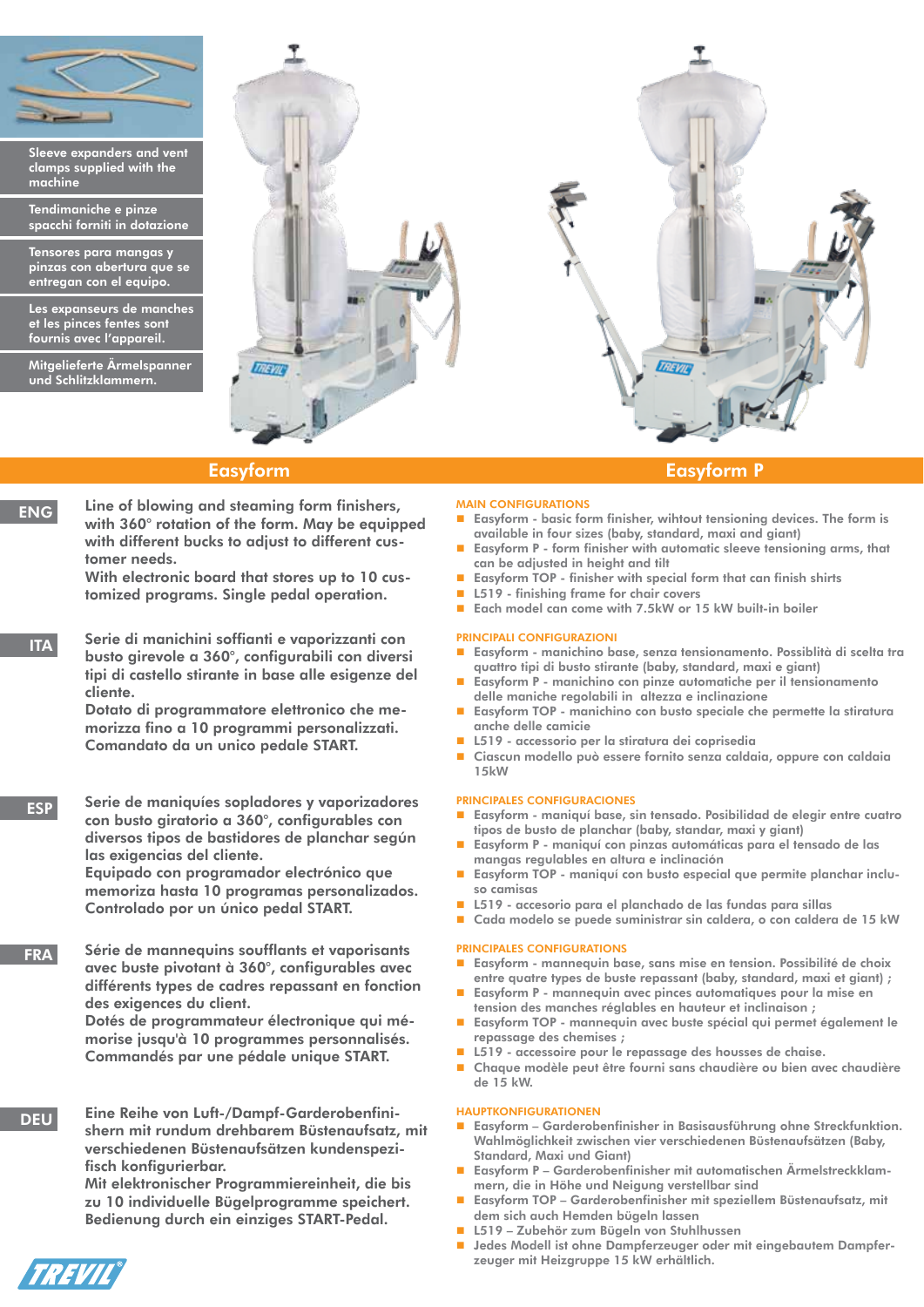

Easyform TOP **Easyform L519** 



| Blowing adjustment conveniently located on machine front              |
|-----------------------------------------------------------------------|
| Regolazione del soffiaggio in comoda posizione frontale               |
| Ajuste del soplado en una posición frontal cómoda                     |
| Réglage du soufflage confortable grâce à sa position frontale         |
| Regulierung der Gebläsefunktion in nutzerfreundlicher Frontanbringung |



| <b>Pivoting console</b> |  |
|-------------------------|--|
|                         |  |
|                         |  |

Consolle girevole

Consola giratoria

Console tournante

Drehkonsole



Intuitive electronic control board, can store up to 10 frequently used programs

Programmatore elettronico facile da usare, può memorizzare fino a 10 programmi di uso frequente

Programador electrónico, fácil de utilizar, puede memorizar hasta 10 programas de uso frecuente

Le programmateur électronique est facile à utiliser et peut mémoriser jusqu'à 10 programmes d'utilisation fréquente

Elektronisches Programmiergerät, das einfach und leicht zu bedienen ist und das Speichern der 10 häufigsten Bügelprogramme ermöglicht